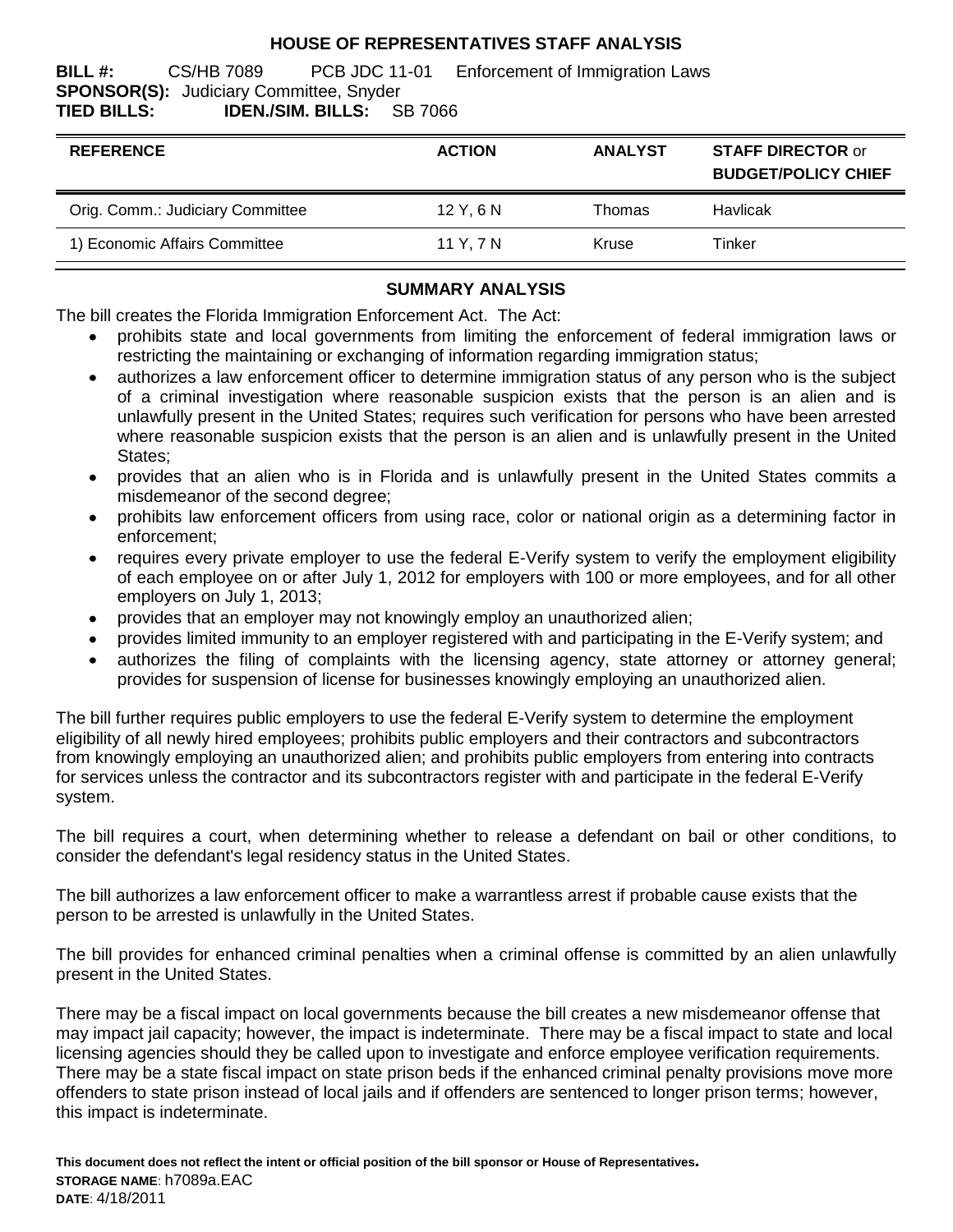#### **FULL ANALYSIS**

# **I. SUBSTANTIVE ANALYSIS**

### A. EFFECT OF PROPOSED CHANGES:

### **BACKGROUND**

Immigration into the United States is largely governed by the Immigration and Nationality Act ("INA").<sup>1</sup> The INA utilizes several federal agencies, including the Department of Justice, Department of Homeland Security (DHS), and Department of State to administer and enforce federal immigration policies.<sup>2</sup> An alien is a person present in the United States who is not a citizen of the United States.<sup>3</sup> The INA provides for the conditions whereby an alien may be admitted to and remain in the United States<sup>4</sup> and provides a registration system to monitor the entry and movement of aliens in the United States.<sup>5</sup> An alien may be subject to removal for certain actions, including entering the United States without inspection, presenting fraudulent documents at a port of entry, health reasons, violating the conditions of admission, or engaging in certain other proscribed conduct.<sup>6</sup>

Various categories of legal immigration status exist that include students, workers, tourists, research professors, diplomats, and others.<sup>7</sup> These categories are based on the type and duration of permission granted to be present in the United States, and expire based on those conditions. All lawfully present aliens must have appropriate documentation based on status. $8$ 

It has been reported that an estimated 825,000 unauthorized immigrants were present in Florida in 2010, representing 4.5% of Florida's population of 18,492,000, a decline from 1.05 million in 2007.<sup>9</sup> Nevertheless, Florida continued to rank third among states in the size of its unauthorized immigrant population.<sup>10</sup> Of Florida's 9,064,000 total work force, 600,000 are unauthorized immigrants, which represents 6.6% of the work force (above the national average of 5.2%).<sup>11</sup>

### **GOVERNOR'S EXECUTIVE ORDER**

On January 4, 2011, Governor Scott issued Executive Order 11-02. This order

- $\bullet$ Directs "all agencies under the direction of the Governor to verify the employment eligibility of all current and prospective agency employees through the U.S. Department of Homeland Security's E-Verify system."
- Directs "all agencies under the direction of the Governor to include, as a condition of all state contracts, an express requirement that contractors utilize the U.S. Department of Homeland Security's E-Verify system to verify the employment eligibility of: (a) all persons employed during the contract term by the contractor to perform employment duties within Florida; and (b) all persons (including subcontractors) assigned by the contractor to perform work pursuant to the contract with the state agency."
- Encourages cabinet agencies to use E-Verify.

<sup>1</sup> 8 U.S.C. s. 1101, et seq.

 $2^{2}$  *See*, e.g., id. ss. 1103-1104.

 $3^3$  *Id.* s. 1101(a)(3).

<sup>4</sup> *Id*. ss. 1181-1182, 1184.

<sup>5</sup> *Id.* ss. 1201(b), 1301-1306.

<sup>6</sup> *Id*. ss. 1225, 1227, 1228, 1229, 1229c, 1231.

 $^7$  *Id.* ss. 201 – 210.

<sup>8</sup> *Id*. s. 221.

<sup>&</sup>lt;sup>9</sup> Jeffrey S. Passel and D'Vera Cohn. "Unauthorized Immigrant Population: National and State Trends, 2010." Washington, DC: Pew Hispanic Center (February 1, 2011).

 $^{10}$  *Id.* 

<sup>11</sup> *Id.*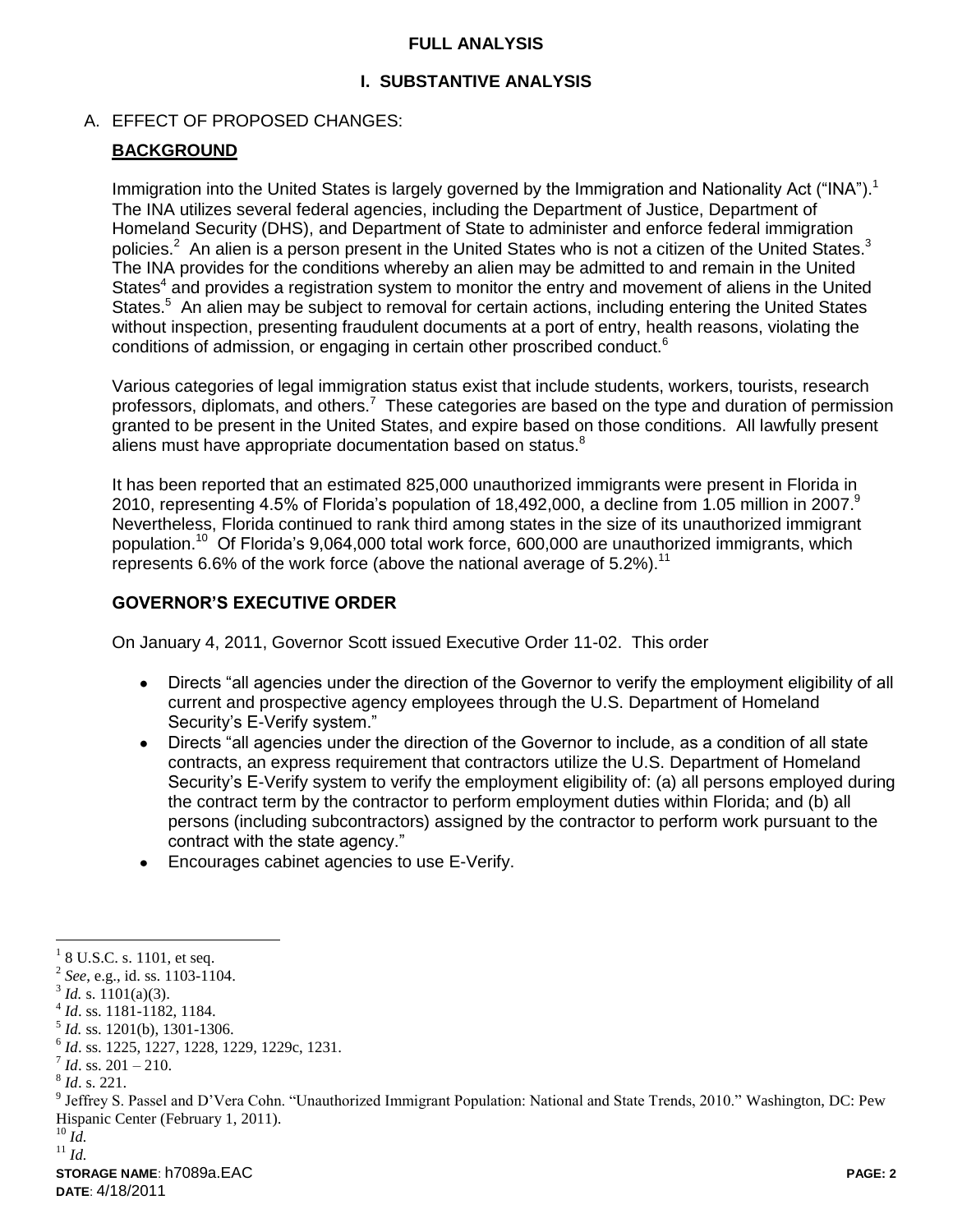**ENFORCEMENT** - State and local law enforcement officers do not inherently have the authority to enforce federal immigration laws. The INA authorizes areas of cooperation in enforcement between federal, state and local government authorities.<sup>12</sup>

The Secretary of DHS, acting through the Assistant Secretary of Immigration and Customs Enforcement ("ICE"), may enter into written agreements with a State or any political subdivision of a State so that qualified personnel can perform certain functions of an immigration officer.<sup>13</sup> ICE trains and cross-designates state and local officers to enforce immigration laws as authorized through section 287(g) of the Immigration and Nationality Act. An officer who is trained and cross-designated through the 287(g) program can interview and initiate removal proceedings of aliens processed through the officer's detention facility. Local law enforcement agencies without a 287(g) officer must notify ICE of a foreign-born detainee and an ICE officer must conduct an interview to determine the alienage of the suspect and initiate removal proceedings, if appropriate. Since January 2006, the 287(g) program has been credited with identifying more than 79,000 individuals, mostly in jails, who are suspected of being in the country illegally.<sup>14</sup> Florida currently has 4 law enforcement agencies that participate in the 287(g) program: the Florida Department of Law Enforcement (FDLE), and the sheriff's offices of Bay, Collier, and Duval counties.

Within the Department of Homeland Security is the Law Enforcement Support Center ("LESC"), administered by ICE, answering queries from state and local officials regarding immigration status. A law enforcement agency can check the immigration status of an arrestee or prisoner through LESC twenty-four hours a day, seven days a week. Significant statistics from LESC for FY 2008:

- The number of requests for information sent to LESC increased from 4,000 in FY 1996 to  $\bullet$ 807,106 in FY 2008.
- During FY 2008, special agents at LESC placed 16,423 detainers on foreign nationals wanted by ICE for criminal and immigration violations.
- The records of more than 250,000 previously deported aggravated felons, immigration fugitives  $\bullet$ and wanted criminals are now in the NCIC system.
- Special agents at LESC confirmed 8,440 NCIC hits during FY 2008.<sup>15</sup>  $\bullet$

**EMPLOYMENT** - The federal Immigration Reform and Control Act of 1986 (IRCA)<sup>16</sup> made it illegal for any U.S. employer to knowingly:

- Hire, recruit or refer for a fee an alien knowing he or she is unauthorized to work;
- Continue to employ an alien knowing he or she has become unauthorized; or
- $\bullet$ Hire, recruit or refer for a fee, any person (citizen or alien) without following the record keeping requirements of the Act.<sup>17</sup>

The law established a procedure that employers must follow to verify that employees are authorized to work in the United States.<sup>18</sup> The procedure requires employees to present documents that establish both the worker's identity and eligibility to work, and requires employers to complete an "I-9" form for

<sup>17</sup> 8 U.S.C. s. 1324a.

<sup>18</sup> *Id.*

<sup>&</sup>lt;sup>12</sup> *See id.* s. 1357(g)(1)-(9) (permitting the Department of Homeland Security to enter into agreements whereby appropriately trained and supervised state and local officials can perform certain immigration responsibilities); *id*. s. 1373 (establishing parameters for information-sharing between state and local officials and federal immigration officials); *id.* s. 1252c (authorizing state and local law enforcement officials to arrest aliens unlawfully present in the United States who have previously been convicted of a felony and deported).

<sup>&</sup>lt;sup>13</sup> Section 287(g) of the Immigration and Nationality Act (INA), codified at 8 U.S.C. § 1357(g) (1996), as amended by the Homeland Security Act of 2002, Public Law 107-296.

Details taken from information provided on the website of ICE - <http://www.ice.gov/news/library/factsheets/287g.htm> (last visited March 8, 2011).

<sup>&</sup>lt;sup>15</sup> Details taken from information provided on the website of ICE - <http://www.ice.gov/news/library/factsheets/lesc.htm> (last visited March 8, 2011).

<sup>&</sup>lt;sup>16</sup> Public Law 99-603, 100 Stat. 3359.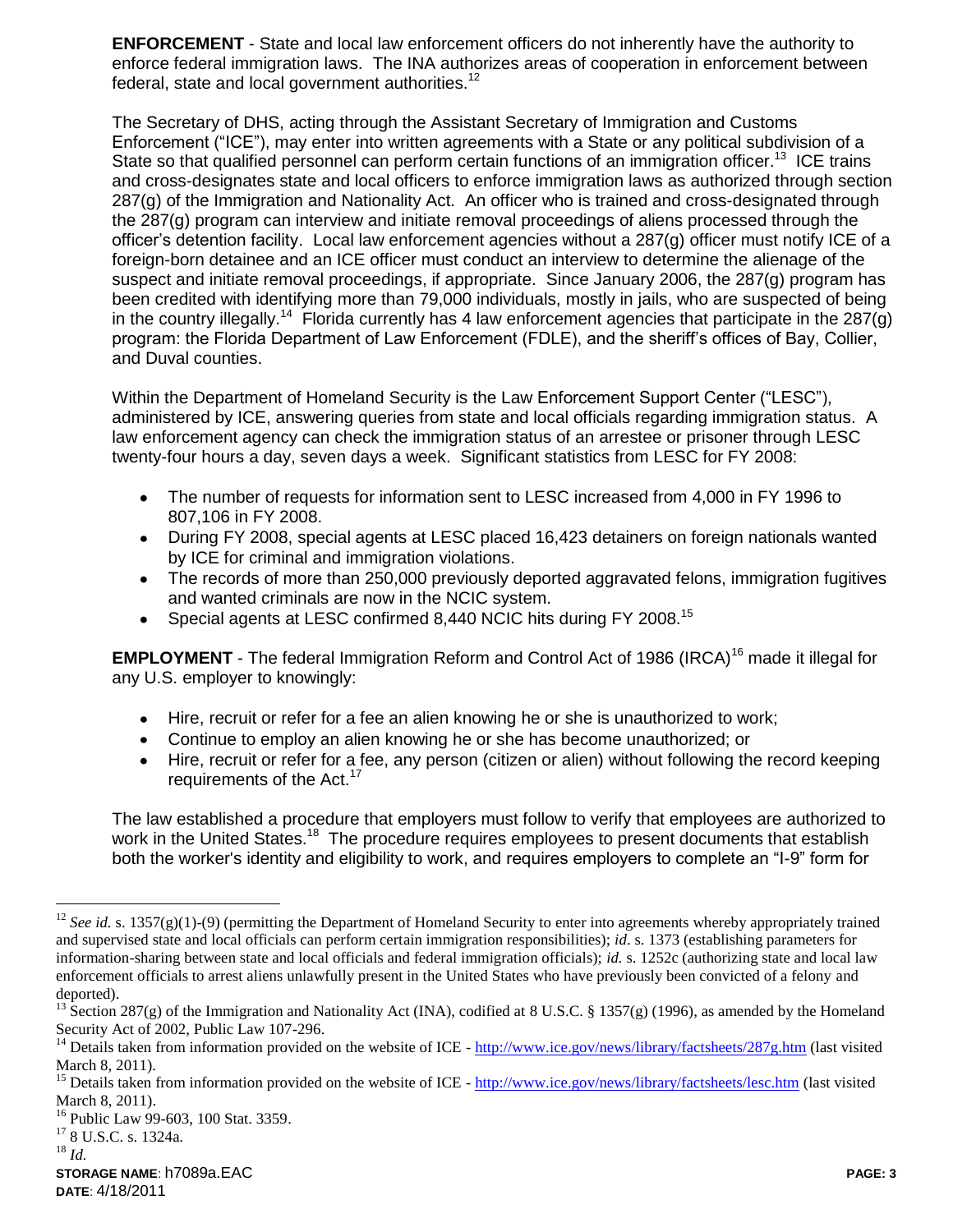each new employee hired.<sup>19</sup> The IRCA provides sanctions to be implemented against employers who knowingly employ aliens who are not authorized to work.<sup>20</sup> Federal law contains no criminal sanction for working without authorization, although document fraud is a civil violation.<sup>21</sup> The United States Citizenship and Immigration Services (USCIS - formerly the INS and now part of the Department of Homeland Security) enforces these provisions.<sup>22</sup>

# *E-Verify*

In 1996, Congress passed the Illegal Immigration Reform and Immigrant Responsibility Act ("IIRIRA")<sup>23</sup>, which, among other things, created various employment eligibility verification programs, including the Basic Pilot program. Originally, the Basic Pilot program (now referred to as E-Verify) was available in five of the seven States that had the highest populations of unauthorized aliens and initially authorized for only four years. However, Congress has consistently extended the program's life. It expanded the program in 2003, making it available in all fifty States. In 2008, the federal government began requiring any entity that maintained or applied for federal contracts to use E-Verify.<sup>24</sup>

E-Verify allows employers to ensure that they are hiring authorized workers by electronically comparing the identification and authorization information that employees provide with information contained in federal Social Security Administration ("SSA") and Department of Homeland Security ("DHS") databases. To participate in E-Verify, the employer must sign a memorandum of understanding that governs the system's operation. After enrolling in E-Verify, employers must still complete the I-9 verification process.

If the information that the employer submits matches the records in the federal databases, E-Verify immediately notifies the employer that the individual is employment authorized. If the information the employee has provided does not match the information in the federal databases, E-Verify issues a tentative nonconfirmation. Before issuing a tentative nonconfirmation, however, E-Verify will ask the employer to confirm that the information submitted is accurate to avoid inaccurate results based on typographical errors.

If a tentative nonconfirmation is issued, the employee is notified and given an opportunity to contact SSA or DHS to resolve any potential problem. Until there is a final determination, the employer may not terminate the employee for being unauthorized. Upon receipt of a final nonconfirmation, an employer must terminate the employee per the E-Verify memorandum of understanding. Other information regarding E-Verify:

- Free to employers; must register and agree to an MOU.
- Used by more than 243,000 employers.
- On average, 1,000 new employers enroll each week with the program.
- In FY 2010, the E-verify Program ran more than 16 million queries. $^{25}$

 $\overline{a}$ <sup>19</sup> *Id.*

 $^{20}$  *Id.* s. 1324a(e)(4) provides civil penalties for hiring unauthorized alien that range from: (i) \$250 to \$2,000 for each unauthorized alien; (ii) \$2,000 to \$5,000 for each such alien in the case of a second violation; and (iii) not less than \$3,000 and not more than \$10,000 for each such alien in the case of a subsequent violation. Section 1324a (e)(5) provides a civil fine for paperwork violations of not less than \$100 and not more than \$1,000 for each individual. Section 1324a (f)(1) provides criminal penalties and injunctions for pattern or practice violations of not more than \$3,000 for each unauthorized alien, up to 6 months imprisonment, or both. <sup>21</sup> *Id*. s. 1324c.

<sup>22</sup> *Id.* s. 1324a.

<sup>&</sup>lt;sup>23</sup> Public Law 104-208.

 $24$  History taken from information provided on the website of the Department of Homeland Security. [http://www.uscis.gov/portal/site/uscis/menuitem.eb1d4c2a3e5b9ac89243c6a7543f6d1a/?vgnextoid=84979589cdb76210VgnVCM100](http://www.uscis.gov/portal/site/uscis/menuitem.eb1d4c2a3e5b9ac89243c6a7543f6d1a/?vgnextoid=84979589cdb76210VgnVCM100000b92ca60aRCRD&vgnextchannel=84979589cdb76210VgnVCM100000b92ca60aRCRD) [000b92ca60aRCRD&vgnextchannel=84979589cdb76210VgnVCM100000b92ca60aRCRD](http://www.uscis.gov/portal/site/uscis/menuitem.eb1d4c2a3e5b9ac89243c6a7543f6d1a/?vgnextoid=84979589cdb76210VgnVCM100000b92ca60aRCRD&vgnextchannel=84979589cdb76210VgnVCM100000b92ca60aRCRD) (last visited March 8, 2011).

<sup>25</sup> Program description taken from information provided on the website of the Department of Homeland Security. [http://www.uscis.gov/portal/site/uscis/menuitem.eb1d4c2a3e5b9ac89243c6a7543f6d1a/?vgnextoid=a16988e60a405110VgnVCM100](http://www.uscis.gov/portal/site/uscis/menuitem.eb1d4c2a3e5b9ac89243c6a7543f6d1a/?vgnextoid=a16988e60a405110VgnVCM1000004718190aRCRD&vgnextchannel=a16988e60a405110VgnVCM1000004718190aRCRD) [0004718190aRCRD&vgnextchannel=a16988e60a405110VgnVCM1000004718190aRCRD](http://www.uscis.gov/portal/site/uscis/menuitem.eb1d4c2a3e5b9ac89243c6a7543f6d1a/?vgnextoid=a16988e60a405110VgnVCM1000004718190aRCRD&vgnextchannel=a16988e60a405110VgnVCM1000004718190aRCRD) (last visited March 8, 2011).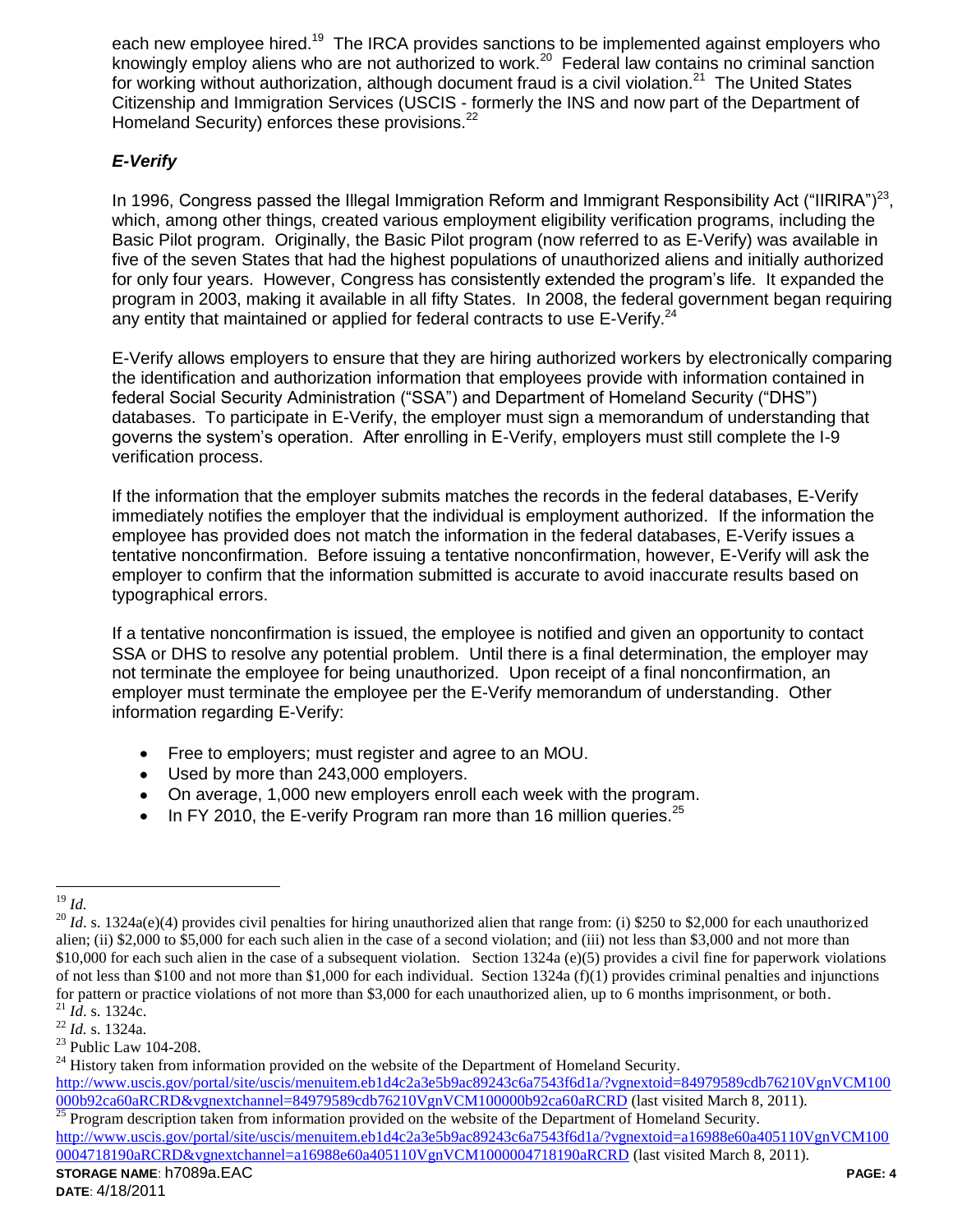E-Verify was the subject of an independent evaluation in 2009. This study concluded that E-Verify was 95.9% accurate in its initial determination regarding employment authorization.<sup>26</sup> E-Verify participants reported minimal costs to participate and were generally satisfied with the program. $^{27}$ 

The following statistics, updated by the United States Citizenship and Immigration Services within the Department of Homeland Security based on E-Verify cases in Fiscal Year 2010 (October 2009 through September 2010) found:

- Most employees are automatically confirmed as work authorized.
	- $\circ$  98.3 percent of employees are automatically confirmed as authorized to work ("work authorized") either instantly or within 24 hours, requiring no employee or employer action.
	- o 1.7 percent of employees receive initial system mismatches.
- Of the 1.7% of employees who receive initial system mismatches:
	- $\circ$  0.3 percent are later confirmed as work authorized after contesting and resolving the mismatch.
	- o 1.43 percent are not found work authorized.
- Of the 1.43% of employees not found to be work authorized:
	- $\circ$  1.3 percent of employees who receive initial mismatches do not contest the mismatch either because they do not choose to or are unaware of the opportunity to contest and as a result are not found work authorized.
	- $\circ$  0.01 percent of employees who receive initial mismatches contest the mismatch and are not found work authorized.
	- $\circ$  0.14 percent of employees with initial mismatches are unresolved because the employer closed the cases as "self-terminated" or as requiring further action by either the employer or employee at the end of  $FY10.<sup>28</sup>$

**UNAUTHORIZED ALIENS IN PRISONS** - Information is not available to determine the total number of criminal aliens who are in jails and prisons in the United States. However, ICE estimates that 300,000 to 450,000 criminal aliens who are potentially removable are detained each year nationwide at federal, state, and local prisons and jails. These include illegal aliens in the United States who are convicted of any crime and lawful permanent residents who are convicted of a removable offense.

*Unauthorized Aliens in Florida Prisons* – Florida Model Jail Standard 4.01 provides in part "[w]hen a foreign citizen is received/admitted to a detention facility for any reason, the detention facility shall make notification using the guidelines as set forth by the U.S. Department of State."<sup>29</sup> Generally, when a person is booked into a local jail, jail officials use the information given by the detainee to help determine the person's citizenship status. If a detainee admits he or she is not a U.S. citizen, or if there is reason to believe a detainee is not a U.S. citizen, jail officials attempt to determine the detainee's citizenship status by submitting the detainee's identification information through LESC.

ICE agents working in Florida prison reception centers investigate newly admitted inmates to identify those who may be aliens. If ICE notifies the Department of Corrections that they want to take an alien inmate into custody, the inmate is released into ICE custody when his or her sentence is completed. ICE may refuse to take custody of an alien inmate in some cases, such as when the alien is from a country to which he or she cannot be deported. Most alien inmates who complete their sentences in

<sup>&</sup>lt;sup>26</sup> United States Citizenship and Immigration Services; 2009 Westat Report at 116. [http://www.uscis.gov/USCIS/E-Verify/E-](http://www.uscis.gov/USCIS/E-Verify/E-Verify/Final%20E-Verify%20Report%2012-16-09_2.pdf)[Verify/Final%20E-Verify%20Report%2012-16-09\\_2.pdf](http://www.uscis.gov/USCIS/E-Verify/E-Verify/Final%20E-Verify%20Report%2012-16-09_2.pdf) (last visited March 8, 2011).<br> $\frac{27,0000 \text{ W} \cdot \text{stat}}{27,0000 \text{ W} \cdot \text{stat}}$ 

<sup>2009</sup> Westat Report at 169.

 $^{28}$  From information provided on the website of U.S. Citizenship and Immigration Services of Department of Homeland Security [http://www.uscis.gov/portal/site/uscis/menuitem.eb1d4c2a3e5b9ac89243c6a7543f6d1a/?vgnextoid=7c579589cdb76210VgnVCM100](http://www.uscis.gov/portal/site/uscis/menuitem.eb1d4c2a3e5b9ac89243c6a7543f6d1a/?vgnextoid=7c579589cdb76210VgnVCM100000b92ca60aRCRD&vgnextchannel=7c579589cdb76210VgnVCM100000b92ca60aRCRD) [000b92ca60aRCRD&vgnextchannel=7c579589cdb76210VgnVCM100000b92ca60aRCRD](http://www.uscis.gov/portal/site/uscis/menuitem.eb1d4c2a3e5b9ac89243c6a7543f6d1a/?vgnextoid=7c579589cdb76210VgnVCM100000b92ca60aRCRD&vgnextchannel=7c579589cdb76210VgnVCM100000b92ca60aRCRD) (last visited March 8, 2011).<br><sup>29</sup> http://www.fleberiffe.org/our\_program/florida\_model\_iail\_standarde/?index\_efm/raferer/content\_content\_ist/ID/408/ (l [http://www.flsheriffs.org/our\\_program/florida-model-jail-standards/?index.cfm/referer/content.contentList/ID/408/](http://www.flsheriffs.org/our_program/florida-model-jail-standards/?index.cfm/referer/content.contentList/ID/408/) (last visited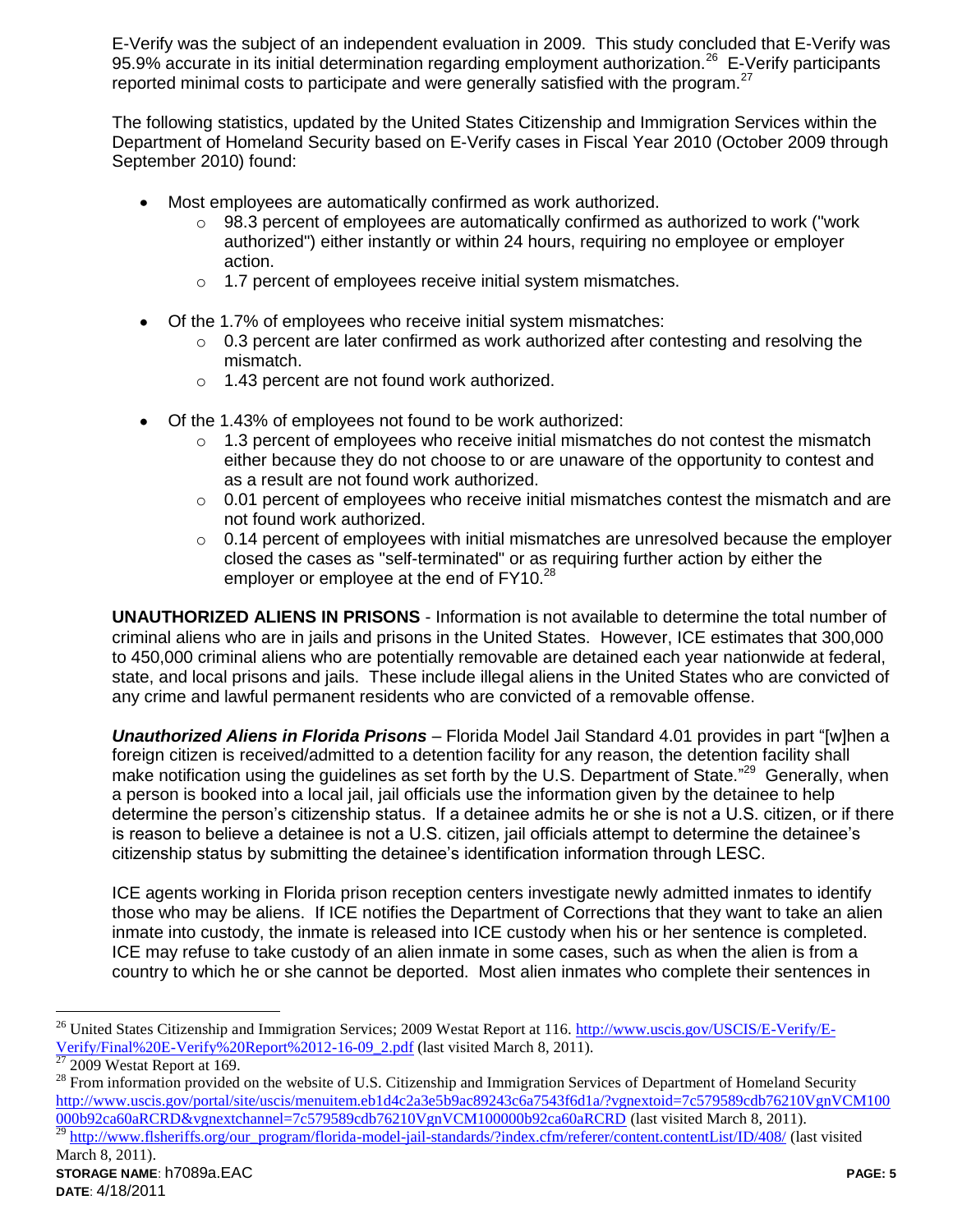Florida prisons are released to ICE for further immigration processing, including possible deportation. These inmates are deported promptly after release from prison if they have been ordered out of the country and have no further appeals of their final deportation order.

The chart below shows the number of alien inmates released from Florida custody to ICE from 2000 through 2007:

| <b>YEAR OF</b><br><b>RELEASE</b> | <b>EXPIRATION</b><br>OF SENTENCE | <b>COMMUNITY</b><br><b>SUPERVISION</b> | <b>TOTAL</b> |
|----------------------------------|----------------------------------|----------------------------------------|--------------|
| 2000                             | 433                              | 169                                    | 602          |
| 2001                             | 730                              | 326                                    | 1,056        |
| 2002                             | 793                              | 323                                    | 1,116        |
| 2003                             | 798                              | 383                                    | 1,181        |
| 2004                             | 752                              | 348                                    | 1,100        |
| 2005                             | 746                              | 326                                    | 1,072        |
| 2006                             | 754                              | 354                                    | 1,108        |
| 2007                             | 799                              | 321                                    | 1,120        |
| 2008                             | 885                              | 337                                    | 1,222        |
| <b>TOTAL</b>                     | 6,690                            | 2,887                                  | 9,577        |

Confirmed Aliens in Florida Prisons as of November 30,  $2010^{30}$ 

| <b>PRIMARY OFFENSE</b>                | <b>NUMBER OF</b><br><b>CONFIRMED ALIENS</b> | Percent |
|---------------------------------------|---------------------------------------------|---------|
| MURDER/MANSLAUGHTER                   | 1,278                                       | 22.66   |
| <b>SEXUAL/LEWD BEHAVIOR</b>           | 1,000                                       | 17.73   |
| <b>ROBBERY</b>                        | 433                                         | 7.68    |
| <b>VIOLENT, OTHER</b>                 | 765                                         | 13.56   |
| <b>BURGLARY</b>                       | 733                                         | 12.99   |
| <b>PROPERTY</b><br>THEFT/FRAUD/DAMAGE | 220                                         | 3.90    |
| <b>DRUGS</b>                          | 976                                         | 17.30   |
| <b>WEAPONS</b>                        | 86                                          | 1.52    |
| <b>OTHER</b>                          | 150                                         | 2.66    |
| <b>TOTAL</b>                          | 5,641                                       | 100.00  |

# **STATE AND LOCAL RESTRICTIONS**

Current federal law prohibits any federal, state, or local law from prohibiting or restricting any government entity or official from sending to, or receiving from, the Immigration and Naturalization Service information regarding the citizenship or immigration status of an individual.<sup>31</sup> Likewise, no person or agency may prohibit or restrict a federal, state, or local government entity from doing any of the following with respect to information regarding the immigration status, lawful or unlawful, of any individual:

- $\bullet$ Sending such information to, or requesting or receiving such information from, the Immigration and Naturalization Service.
- Maintaining such information.
- Exchanging such information with any other Federal, State, or local government entity. $32$  $\bullet$

 $318$  U.S.C. s. 1373(a).

<sup>32</sup> 8 U.S.C. s. 1373(b).

 $\overline{a}$  $30$  Supplied by the Florida Department of Corrections.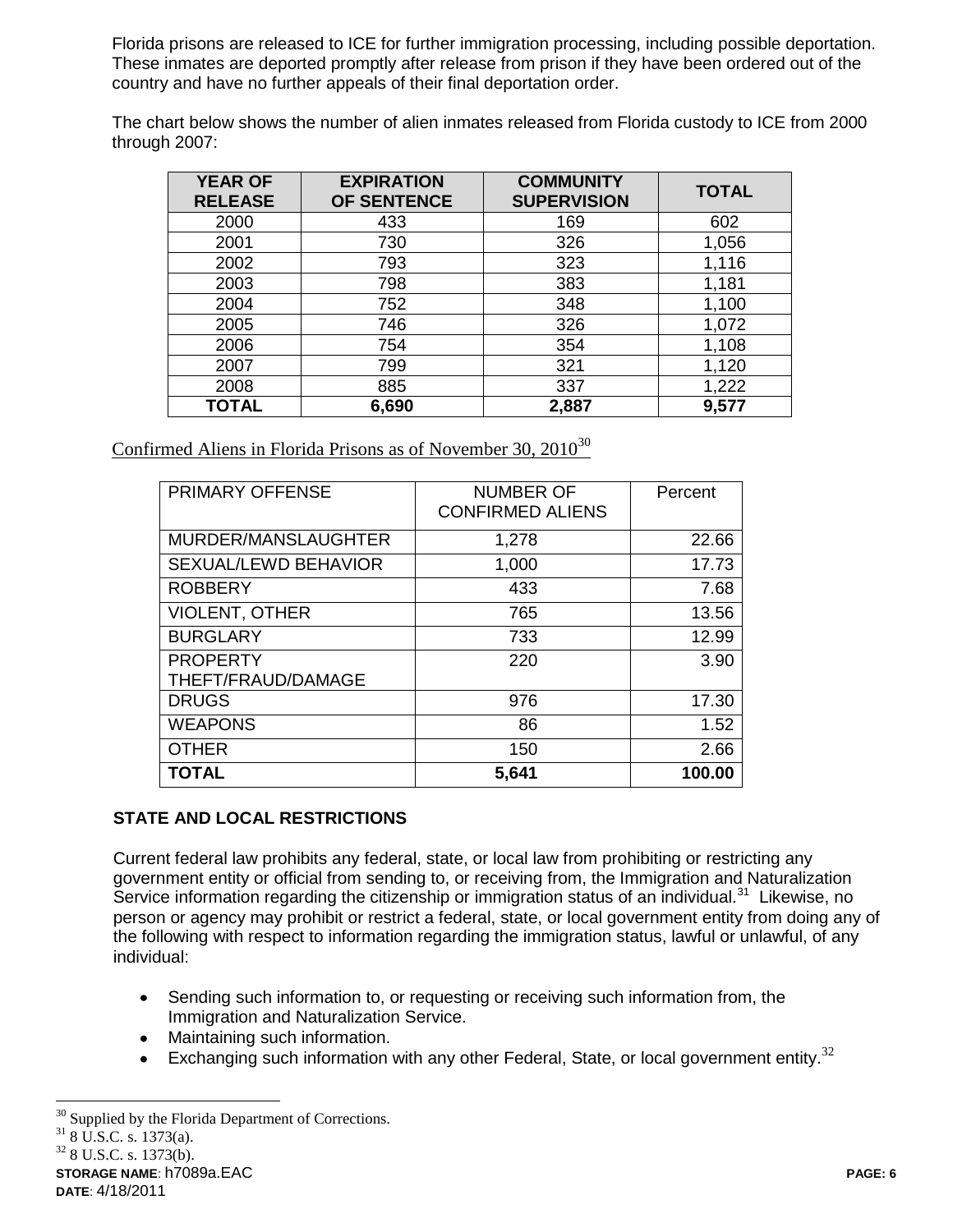## **WARRANTLESS ARRESTS**

Section 901.15, F.S., delineates when a warrant is not required for a law enforcement officer to arrest a person. Generally, a warrant is not required when the offense is committed in the presence of the officer or, if the offense is a felony, the officer reasonably believes that the person committed or is committing the offense. In addition, the statute provides certain specific additional situations where a warrant is not needed.

# **CRITERIA FOR BAIL DETERMINATION**

Article I, section 14, of the Florida Constitution provides, with some exceptions, that every person charged with a crime or violation of a municipal or county ordinance is entitled to pretrial release on reasonable conditions. Courts may impose any number of conditions of pretrial release that are intended to ensure the defendant's presence at trial, including requiring the payment of bail. If a defendant released on bail fails to appear before the court at the appointed place and time, the bail is forfeited.

When determining whether to release a defendant on bail or other conditions, s. 903.046, F.S., requires courts to consider the following:

- The nature and circumstances of the offense charged.
- The weight of the evidence against the defendant.
- The defendant's family ties, length of residence in the community, employment history, financial resources, and mental condition.
- The defendant's past and present conduct.
- The nature and probability of danger which the defendant's release poses to the community.
- The source of funds used to post bail.
- Whether the defendant is already on release pending resolution of another criminal proceeding or on probation, parole, or other release pending completion of a sentence.
- The street value of any drug or controlled substance connected to the criminal charge.
- The nature and probability of intimidation and danger to victims.
- Whether there is probable cause to believe that the defendant committed a new crime while on pretrial release.
- Any other facts that the court considers relevant.
- Whether the crime charged is a violation of chapter 874 (criminal gang enforcement) or alleged to be subject to enhanced punishment under chapter  $874.<sup>33</sup>$

### **EFFECT OF THE BILL**

### **SHORT TITLE AND INTENT**

The bill provides that it may be cited as the "Florida Immigration Enforcement Act." The bill provides a legislative finding that there is a compelling interest in the cooperative enforcement of federal immigration laws throughout all of Florida. The bill directs the Division of Statutory Revision to create chapter 820, F.S., to be entitled "Immigration Enforcement." Sections 3 – 6 of the bill will be codified in this new chapter.

### **STATE AND LOCAL GOVERNMENT ENFORCEMENT**

The newly created provisions in s. 820.02(1), F.S., prohibit all state and local governments from limiting or restricting the enforcement of federal immigration laws to the full extent permitted by federal law. These provisions also prohibit all state and local governments from restricting the sending, receiving or maintaining information relating to a person's immigration status or restricting the exchanging of such information for: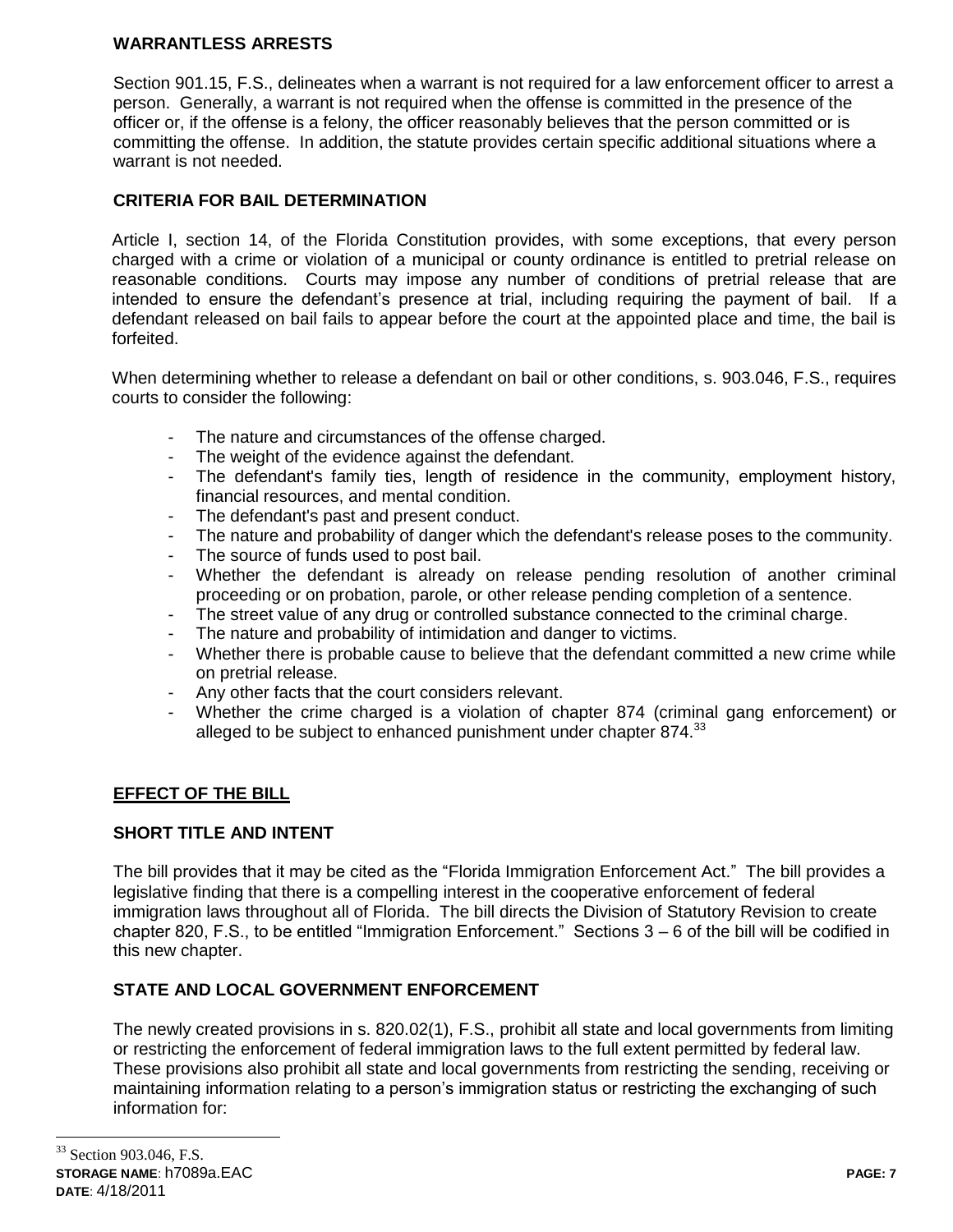- Determining eligibility for any public benefit, service or license provided by the federal government or any state or local government.
- Verifying any claim of residence or domicile if determination of residence or domicile is required under federal law, the laws of this state or a judicial order issued pursuant to a civil or criminal proceeding.
- If the person is an alien, determining whether the person is in compliance with the registration laws prescribed by the Federal Immigration and Nationality Act.
- Pursuant to 8 United States Code s. 1373 and 8 United States Code s. 1644.  $\bullet$

The Attorney General is authorized to enforce these provisions if there is reasonable cause to believe they have been violated. If a violation is found, the court shall order a civil penalty of not less than five hundred dollars and not more than five thousand dollars for each day that the policy has remained in effect after the filing of an action by the Attorney General. Any civil penalty collected must be deposited into the Violent Crime Investigative Emergency and Drug Control Strategy Implementation Account within the Department of Law Enforcement Operating Trust Fund created pursuant to s. 943.042, F.S.

The newly created provisions in s. 820.02(2), F.S., authorize a law enforcement officer to determine immigration status of any person who is the subject of a criminal investigation where reasonable suspicion exists that the person is an alien and is unlawfully present in the United States. A law enforcement officer or law enforcement agency must perform such verification if there is reasonable suspicion that a person who has been arrested is an alien and is unlawfully present in the United States. The verification status must be verified with the federal government pursuant to 8 United States Code s. 1373(c).

If the person's status is reported as unlawfully present in the United States, the officer or law enforcement agency must, as soon as practicable, report that person to the United States Immigration and Customs Enforcement or the United States Customs and Border Protection. A correctional facility is to immediately notify ICE or the United States Customs and Border Protection prior to the discharge of an alien unlawfully present in the United States.

A law enforcement officer may not use race, color or national origin as a determining factor in enforcement of these provisions. An alien's immigration status must be determined by a law enforcement officer who is authorized by the federal government to verify or ascertain an alien's immigration status or the United States Immigration and Customs Enforcement or the United States Customs and Border Protection. The Act is to be implemented consistent with federal laws, protecting the civil rights of all persons and respecting the privileges and immunities of United States citizens.

The newly created provision in s. 820.02(3), F.S., establishes a criminal penalty. This provision states that an alien who is in Florida and is unlawfully present in the United States commits a misdemeanor of the second degree. Any person convicted of this offense may not be fined more than \$100, and for a first violation, may not be sentenced to more than twenty days in jail. For a second or subsequent violation the court may not sentence the person to more than thirty days in jail.

The bill requires that the provisions of s. 820.02, F.S., be implemented consistent with federal laws, protecting a person's civil rights and respecting the privileges and immunities of all United States citizens. This section must be enforced without consideration to a person's race, color, or national origin.

# **E-VERIFY**

# *Private Employers*

The newly created provisions in s. 820.03, F.S., require every private employer to use the federal E-Verify system to verify the employment eligibility of each newly hired employee. However, an employer is not required to verify the immigration status of a continuing employee hired before the date of the applicability of the requirement. Employers with 100 or more employees must comply with this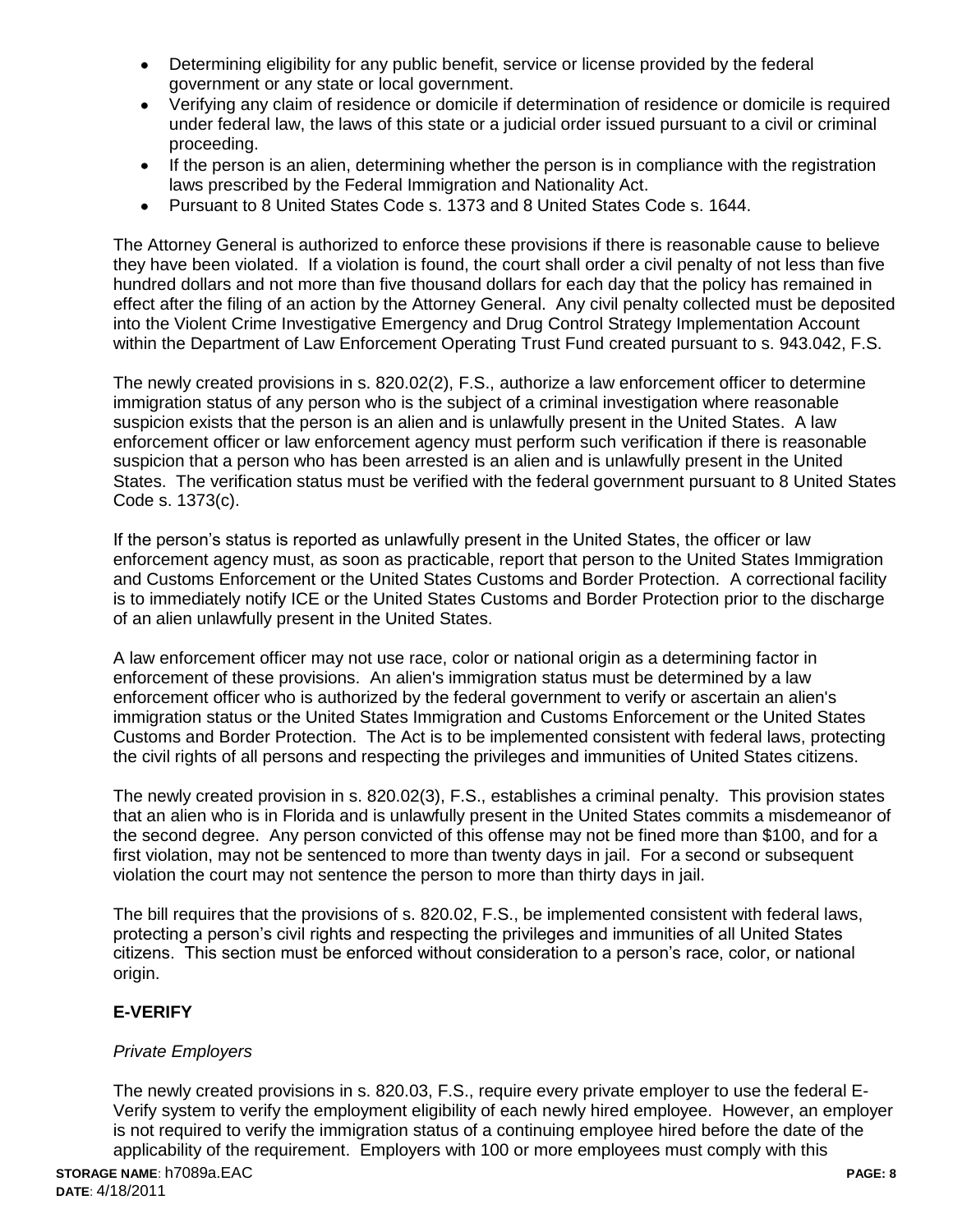verification requirement by July 1, 2012. All other employers must comply by July 1, 2013. The bill provides that a private employer may not knowingly employ an unauthorized alien. For purposes of these requirements, the term "private employer" does not include public employers, the occupant or owner of a private residence that hires casual domestic labor to perform work customarily performed by a homeowner entirely within the private residence, and labor and services provided to a person or entity by a licensed independent contractor.

The bill provides limited immunity to a private employer registered with and participating in the E-Verify system. An employer may not be held civilly liable in a cause of action for the employer's:

a. Unlawful hiring of an unauthorized alien if the information obtained in accordance with the E-Verify system indicated that the employee's federal legal status allowed the employer to hire the employee; or b. Refusal to hire an individual if the information obtained in accordance with the E-Verify system indicated that the individual's federal legal status was that of an unauthorized alien.

The bill states that any employer who properly complies with the E-Verify system in good faith is not liable for any damages and is immune from any legal cause of action brought by any person or entity, including but not limited to former employees, for use and reliance upon any incorrect information provided by the E-Verify system when determining final action on an employee's status. An employer is considered to have complied with these requirements, notwithstanding an isolated, sporadic or accidental technical or procedural failure to meet the requirements, if there is a good faith attempt to comply with the requirements.

The bill provides that a complaint may be filed by a person who has actual or constructive knowledge that an employer employs, or has within the last 90 days employed, an unauthorized alien. The complaint may be filed with the state attorney, the attorney general, or the agency that issued a license to the employer. A complaint may not be based on race, color, or national origin, except to the extent permitted by the United States Constitution or the State Constitution. Any person who knowingly files a false and frivolous complaint commits a misdemeanor of the second degree. $34$ 

The licensing agency includes any agency, department, board, or commission of the state or a county, municipality, or political subdivision that issues a license for the purpose of operating a business in this state. A "license" includes a license, permit, certificate, approval, registration, charter, or similar form of authorization required by law and issued by a state or local agency for the purpose of operating a business and includes, but is not limited to:

- 1. Articles of incorporation.
- 2. A certificate of partnership, a partnership registration, or articles of organization.
- 3. A grant of authority issued pursuant to state or federal law.
- 4. A transaction privilege tax license.

If the licensing agency has reasonable cause to believe that the employer has employed an unauthorized alien, the entity must notify the local law enforcement agency of the presence of the unauthorized alien in the jurisdiction. If a licensing agency finds that an employer has hired an unauthorized alien, the agency shall order the employer to terminate the employment of all unauthorized aliens and file a sworn affidavit with the agency within 10 days after the receipt of the order. The affidavit must state that the employer has corrected the violation. If the employer fails to file the required affidavit, the agency must suspend all applicable licenses held by the employer until the sworn affidavit is filed. Upon finding a second or subsequent violation during a 2-year period, the agency must suspend all applicable licenses for at least 30 days.

If a state attorney or attorney general finds that an employer has hired an unauthorized alien, it may commence a civil or administrative action to enforce these employment provisions. If a court finds that an employer has hired an unauthorized alien, the court must suspend all applicable licenses of the employer until a sworn affidavit of compliance is filed with the court. Upon finding a second or

 $34$  Section 775.082(4) (b), F.S., provides that a misdemeanor of the second degree is punishable "by a definite term of imprisonment" not exceeding 60 days." Section 775.083(1)(e), F.S., provides that a misdemeanor of the second degree is also punishable by a \$500 fine.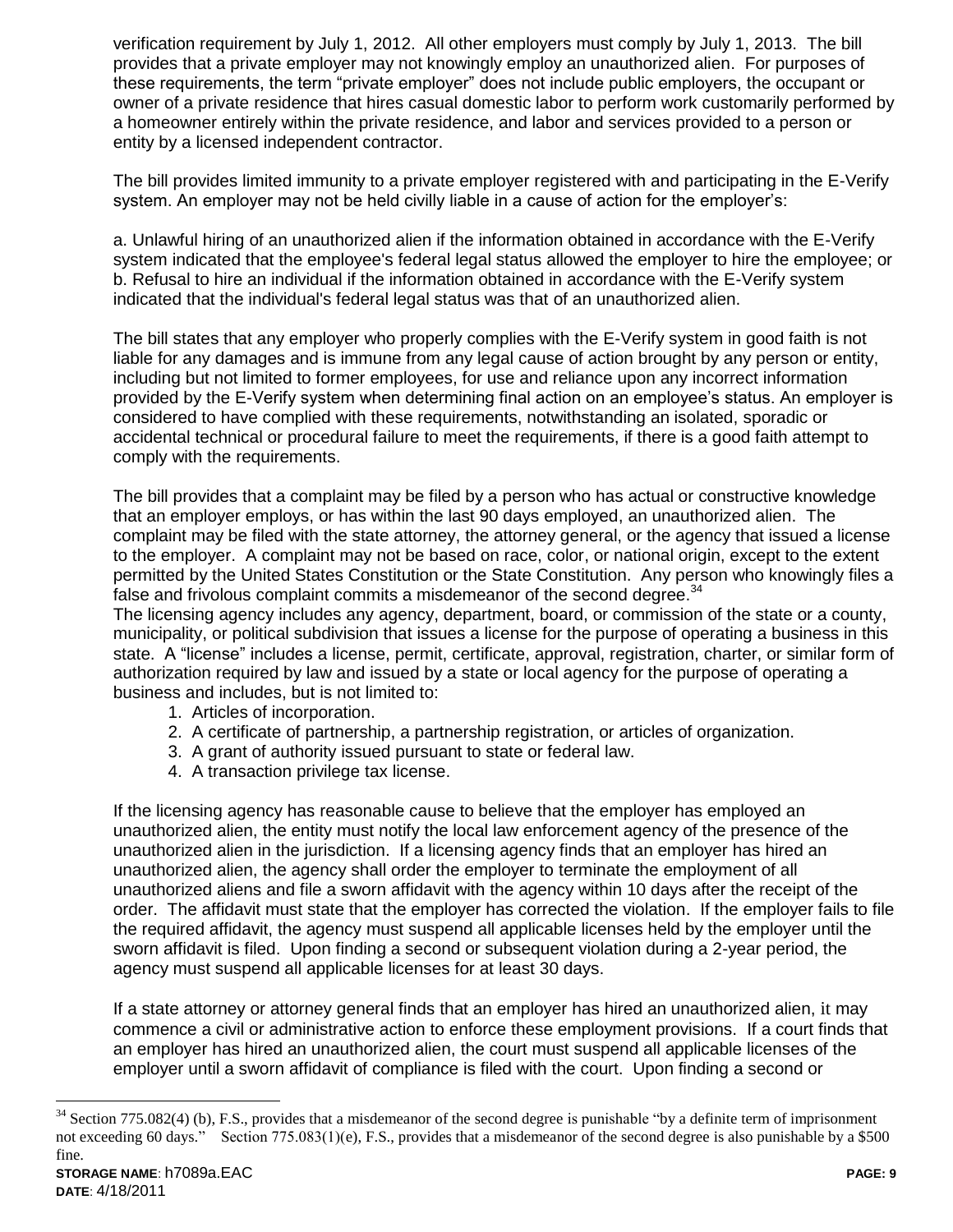subsequent violation during a 2-year period, the court must suspend all applicable licenses for at least 30 days.

The bill transfers and renumbers existing s. 448.09, F.S., relating to the prohibited employment of unauthorized aliens. The bill does make any changes to the text of this statute but merely transfers it to the newly created chapter relating to "Immigration Enforcement" and renumbers the section s. 820.04, F.S.

# *Public Employers*

The newly created provisions in s. 287.135, F.S., require public employers, effective January 1, 2012, to use the federal E-Verify system to verify the employment eligibility of each newly hired employee. However, a public employer is not required to verify the immigration status of a continuing employee hired before January 1, 2012. The bill provides that a public employer may not knowingly employ an unauthorized alien. A "public employer" includes any department, agency, county, municipality, or political subdivision of the state.

The bill provides limited immunity to a public employer registered with and participating in the E-Verify system. An employer may not be held civilly liable in a cause of action for the employer's:

a. Unlawful hiring of an unauthorized alien if the information obtained in accordance with the E-Verify system indicated that the employee's federal legal status allowed the employer to hire the employee; or b. Refusal to hire an individual if the information obtained in accordance with the E-Verify system indicated that the individual's federal legal status was that of an unauthorized alien.

The bill states that any employer who properly complies with the E-Verify system in good faith is not liable for any damages and is immune from any legal cause of action brought by any person or entity, including but not limited to former employees, for use and reliance upon any incorrect information provided by the E-Verify system when determining final action on an employee's status. An employer is considered to have complied with these requirements, notwithstanding an isolated, sporadic or accidental technical or procedural failure to meet the requirements, if there is a good faith attempt to comply with the requirements.

### *Public Contracts*

The newly created provisions in ss. 287.135 and 337.163, F.S., require all public contracts entered into for the physical performance of services on, or after, January 1, 2012, to require the contractor and subcontractors to register and participate in the E-Verify system. These provisions require all such contractors and subcontractors to use the federal E-Verify system and prohibit them from knowingly employing an unauthorized alien. The bill provides limited immunity to a contractor or subcontractor registered with and participating in the E-Verify system. A contractor or subcontractor may not be held civilly liable in a cause of action for the contractor or subcontractor's:

a. Unlawful hiring of an unauthorized alien if the information obtained in accordance with the E-Verify system indicated that the employee's federal legal status allowed the contractor or subcontractor to hire the employee; or

b. Refusal to hire an individual if the information obtained in accordance with the E-Verify system indicated that the individual's federal legal status was that of an unauthorized alien.

The bill states that any contractor or subcontractor who properly complies with the E-Verify system in good faith is not liable for any damages and is immune from any legal cause of action brought by any person or entity, including but not limited to former employees, for use and reliance upon any incorrect information provided by the E-Verify system when determining final action on an employee's status. A contractor or subcontractor is considered to have complied with these requirements, notwithstanding an isolated, sporadic or accidental technical or procedural failure to meet the requirements, if there is a good faith attempt to comply with the requirements.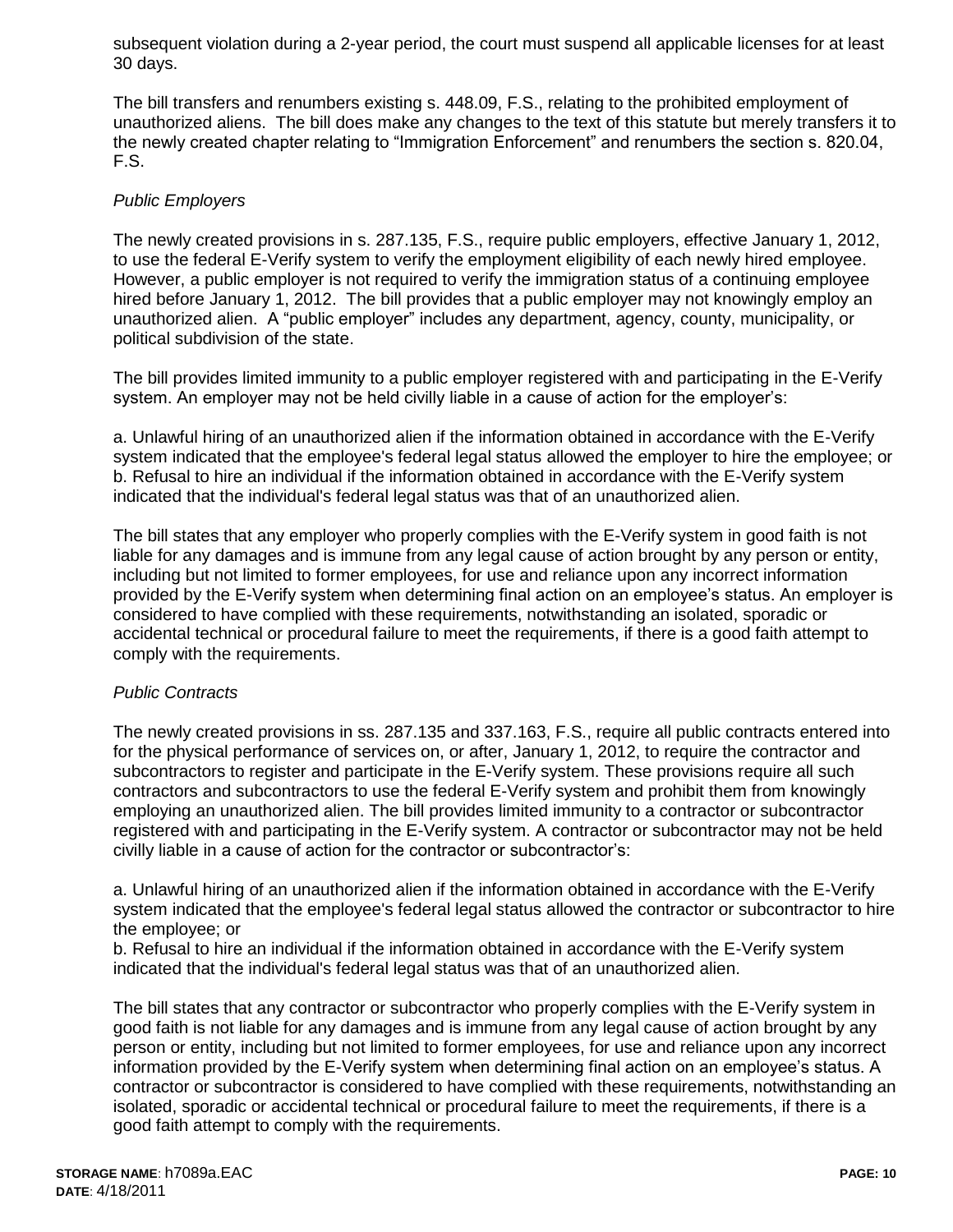If a contractor knows that a subcontractor is not in compliance with the E-Verify requirements, it must terminate the contract with the subcontractor. If a public employer knows that a contractor is knowingly in violation of the E-Verify requirements, it must immediately terminate the contract with the contractor and the contractor is not eligible for public contracts for 1 year after the date of termination. If the public employer has knowledge that a subcontractor is in violation of the E-Verify requirements, and the contractor is otherwise in compliance, the public employer must promptly notify the contractor and order the contractor to terminate the contract with the noncompliant subcontractor. Contracts terminated pursuant to these provisions are not to be considered a breach of contract.

# **WARRANTLESS ARREST**

The bill amends s. 901.15, F.S., to authorize a law enforcement officer to make a warrantless arrest if probable cause exists that the person to be arrested is unlawfully in the United States.

### **BAIL DETERMINATION**

The bill amends s. 901.15, F.S., to require a court, when determining whether to release a defendant on bail or other conditions, to consider the defendant's legal residency status in the United States.

#### **ENHANCED CRIMINAL PENALTIES**

The bill creates s. 921.245, F.S., to provide for enhanced criminal penalties when an offense is committed by an alien unlawfully present in the United States. If the fact finder determines beyond a reasonable doubt that the defendant committed a charged criminal offense while the defendant is an alien and is unlawfully present in the United States, the penalty for any felony or misdemeanor, or any delinquent act or violation of law that would be a felony or misdemeanor if committed by an adult, may be enhanced. The enhancement affects only the applicable statutory maximum penalty, not the minimum. The enhancement is:

- A misdemeanor of the second degree may be punished as if it were a misdemeanor of the first degree.
- A misdemeanor of the first degree may be punished as if it were a felony of the third degree.
- A felony of the third degree may be punished as if it were a felony of the second degree.
- A felony of the second degree may be punished as if it were a felony of the first degree.
- A felony of the first degree may be punished as if it were a life felony.

Penalties for criminal offenses are generally provided in ss. 775.082 and 775.083, F.S. The penalties are as follows:

#### 775.082, F.S. - Incarceration

(3)(a)3. …. for a life felony committed on or after July 1, 1995, by a term of imprisonment for life or by imprisonment for a term of years not exceeding life imprisonment.

(3)(b) For a felony of the first degree, by a term of imprisonment not exceeding 30 years or, when specifically provided by statute, by imprisonment for a term of years not exceeding life imprisonment.

(c) For a felony of the second degree, by a term of imprisonment not exceeding 15 years.

(d) For a felony of the third degree, by a term of imprisonment not exceeding 5 years. (4) (a) For a misdemeanor of the first degree, by a definite term of imprisonment not exceeding 1 year;

(b) For a misdemeanor of the second degree, by a definite term of imprisonment not exceeding 60 days.

#### 775.083, F.S. - Fines

(1) (a) \$15,000, when the conviction is of a life felony.

- (b) \$10,000, when the conviction is of a felony of the first or second degree.
- (c) \$5,000, when the conviction is of a felony of the third degree.
- (d) \$1,000, when the conviction is of a misdemeanor of the first degree.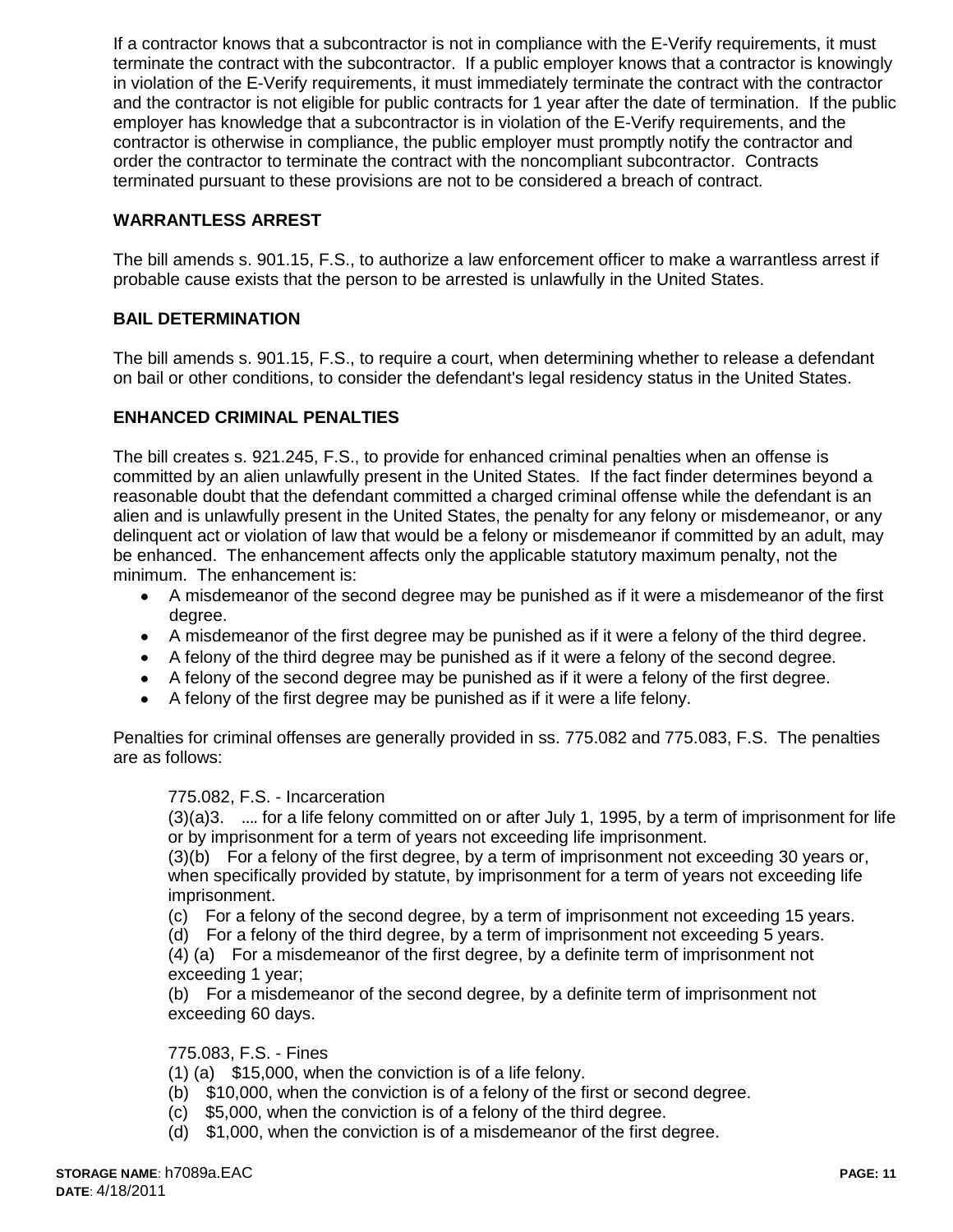(e) \$500, when the conviction is of a misdemeanor of the second degree or a noncriminal violation.

## **MISCELLANEOUS PROVISIONS AND EFFECTIVE DATE**

The bill provides an expanded definition of "employer" to clarify who verifies when an employee leasing company is involved in the employer relationship. Additionally, the bill provides a severability clause and a statement of public interest. The bill provides an effective date of October 1, 2011, except as otherwise provided in the bill itself.

B. SECTION DIRECTORY:

Section 1 provides a short title.

Section 2 directs the Division of Statutory Revision to create chapter 820, F.S., to be entitled "Immigration Enforcement."

Section 3 creates s. 820.01, F.S., relating to intent.

Section 4 creates s. 820.02, F.S., relating to cooperation and assistance in enforcement of immigration laws.

Section 5 creates s. 820.03, F.S., relating to use of E-Verify system required for private employers; licensing enforcement.

Section 6 transfers s. 448.09, F.S., and renumbers it as s. 820.04, F.S., relating to unauthorized aliens; employment prohibited.

Section 7 creates s. 287.135, F.S., relating to verification of immigration status; public employers.

Section 8 creates s. 337.163, F.S., relating to compliance with federal work-authorization program.

Section 9 amends s. 901.15, F.S., relating to when arrest by officer without warrant is lawful.

Section 10 amends s. 903.046, F.S., relating to purpose of and criteria for bail determination.

Section 11 creates s. 921.245, F.S., relating to Illegal alien multiplier; enhanced penalties.

Section 12 provides a severability clause.

Section 13 provides a statement of public necessity.

Section 14 provides an effective date.

### **II. FISCAL ANALYSIS & ECONOMIC IMPACT STATEMENT**

#### A. FISCAL IMPACT ON STATE GOVERNMENT:

1. Revenues:

The bill does not appear to have any impact on state government revenues.

2. Expenditures:

The bill may have an indeterminate fiscal impact on state government expenditures. See D. FISCAL COMMENTS below.

**STORAGE NAME**: h7089a.EAC **PAGE: 12 DATE**: 4/18/2011 B. FISCAL IMPACT ON LOCAL GOVERNMENTS: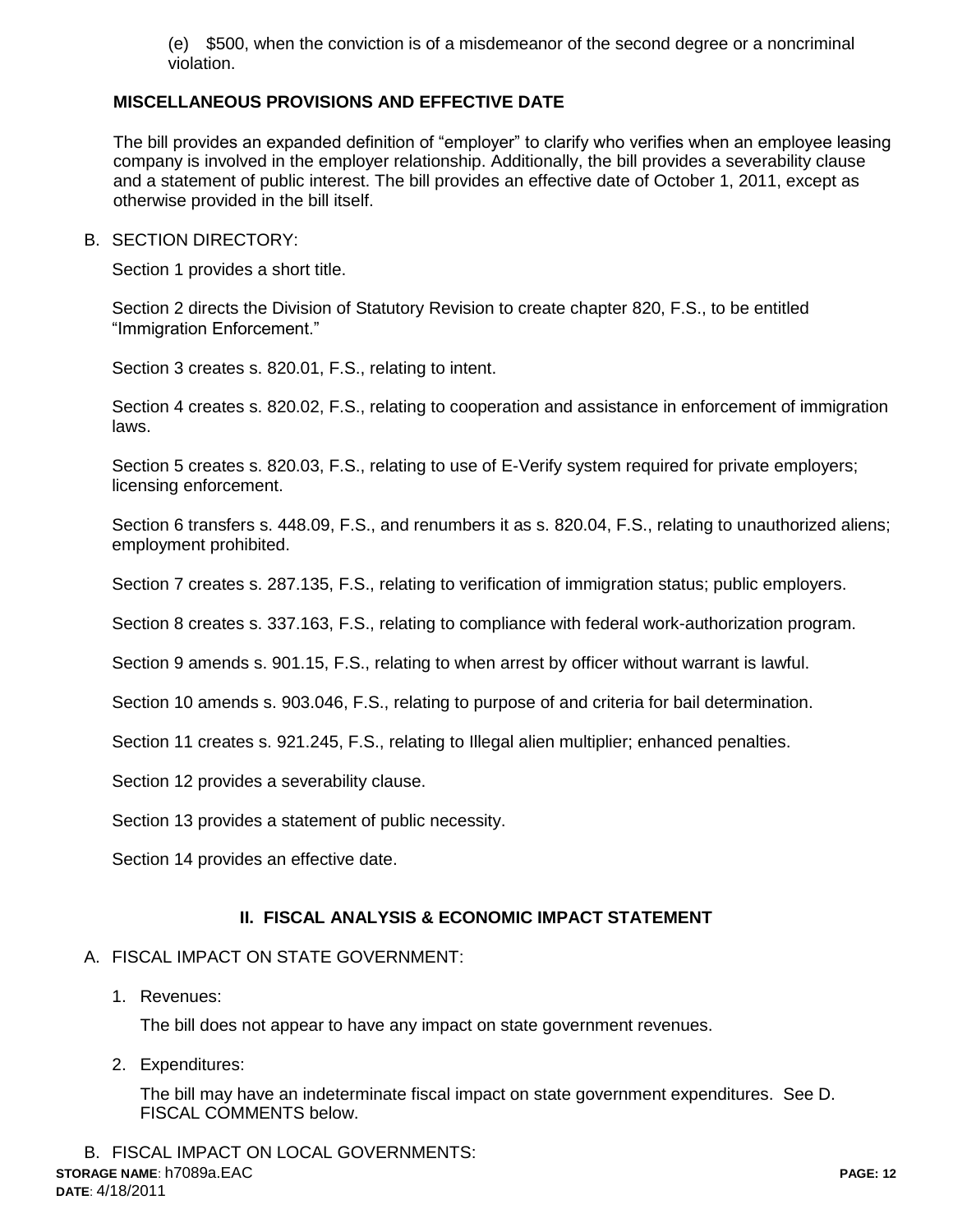1. Revenues:

The bill does not appear to have any impact on local government revenues.

2. Expenditures:

The bill may have an indeterminate fiscal impact on local government expenditures. See D. FISCAL COMMENTS below.

C. DIRECT ECONOMIC IMPACT ON PRIVATE SECTOR:

The mandatory use of E-Verify by all private employers will have an impact on the private sector. However, there is no fee for the use of E-Verify and employers are already required to verify immigration status of employees.

Requiring public contractors and subcontractors to use E-Verify may have an economic impact. However, the Governor's Executive Order has already implemented this requirement for much of state government.

D. FISCAL COMMENTS:

LAW ENFORCEMENT - The determination of a person's immigration status may have some fiscal impact. If the person's status is reported as unlawfully present in the United States, the officer or law enforcement agency must report that person to ICE or Customs and Border Protection. A correctional facility must immediately notify ICE or the Customs and Border Protection prior to the discharge of an alien unlawfully present in the United States. These provisions may have a slight workload impact on a local or state law enforcement agency, however, the determination of immigration status is permissive for persons under criminal investigation. Also, it is understood that most law enforcement agencies are presently doing this at the time of arrest. In addition, there is not a fee for the verification from the federal government. It is anticipated that this can be implemented within existing resources.

EMPLOYMENT VERIFICATION - There is more uncertainty in regard to enforcing the E-Verify provisions for private employers. It is unknown how many complaints may be made to licensing entities, state attorneys, and the attorney general. Depending on this volume and the compliance rate of employers, there may be an impact on agency workload. However, since employee verification is an existing federal requirement on employers (though using E-Verify is optional), it is anticipated that compliance with this bill by employers will be high.

CRIMINAL PENALTIES - The bill creates a second degree misdemeanor for illegal aliens present in Florida. This may have an impact on local jails, though the bill limits the sentence to 20 days for the first offense. The enhanced criminal penalty provision may cause a fiscal impact on state prison beds if more offenders are sentenced to state prison instead of local jails and if offenders are sentenced to longer prison terms; however, this impact is indeterminate.

# **III. COMMENTS**

# A. CONSTITUTIONAL ISSUES:

1. Applicability of Municipality/County Mandates Provision:

The mandates provision does not appear to apply because this bill is not expected to require counties and municipalities to spend funds or to take an action requiring the expenditure of funds, reduce the percentage of a state tax shared with counties or municipalities, or reduce the authority that municipalities have to raise revenue. See II.D. FISCAL COMMENTS above.

2. Other: